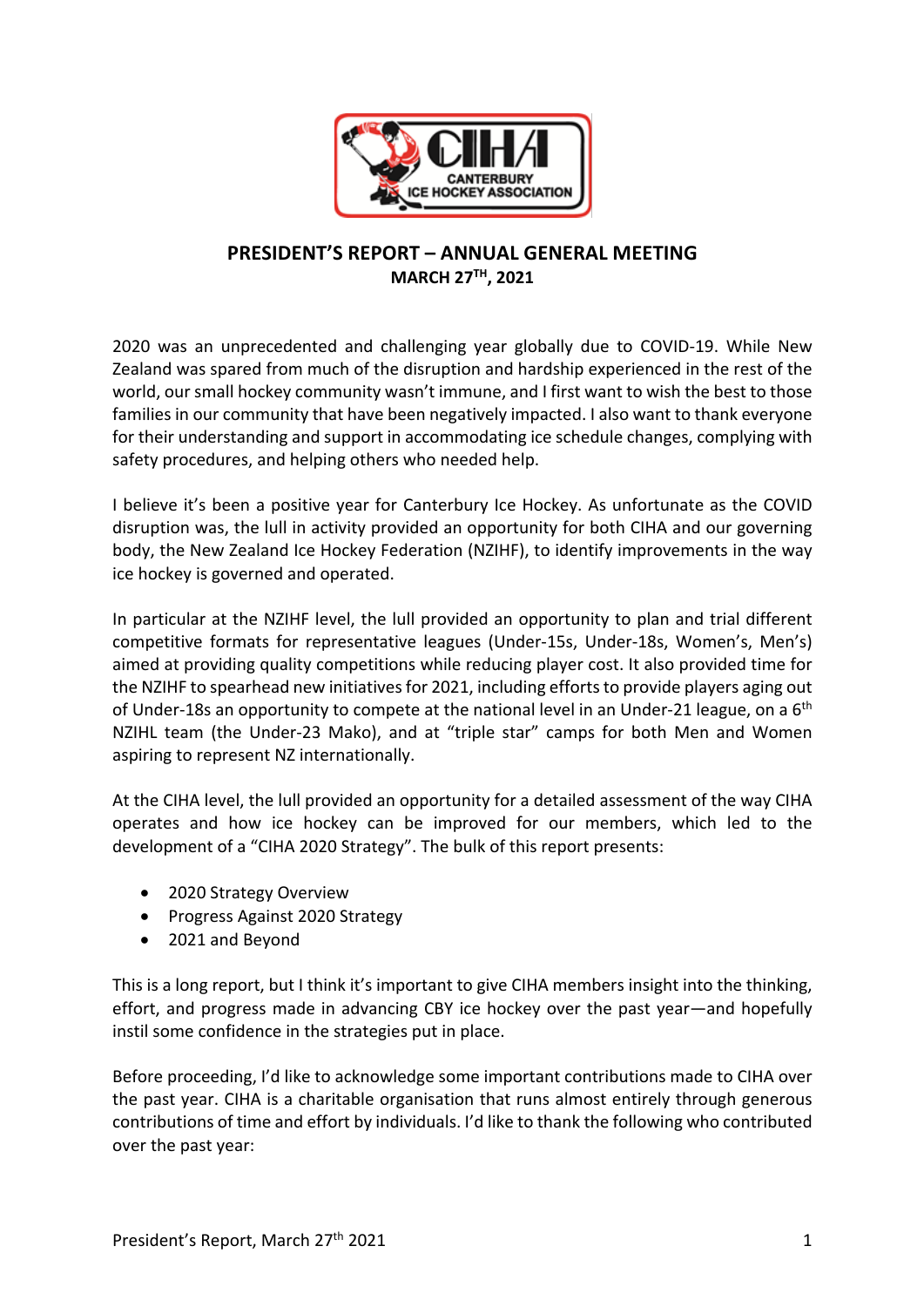- Committee members and others who make Senior League, Minors, Women's, Masters and more operate smoothly—CBY ice hockey couldn't happen without you.
- Representative Under-15s: Jesse Norcliffe (Head Coach), Liam Kennedy (Asst Coach), Yvette Hodge (Manager).
- Representative Under-18s: Robbie Banks (Head Coach), Liam Dallimore (Asst Coach), Neil Carey (Manager).
- Devilettes: Matt Sandford (Head Coach), Hannah Shields and Nik Stefanissin (Asst Coaches), Lizzy Farthing (Manager), and congratulations on a gold medal season.
- Red Devils: Matt Sandford (Head Coach), Robbie Banks (Asst Coach), Neil Carey and Gary Dallimore (Managers).
- Our officials and score benchers, as well as those who update our web site with schedules and game results.
- Martin Jeffries and Michael Domigan for further assisting with the CIHA website.
- CIHA committee members, including Jill Boul (Secretary) and Alison Reid (VP), and especially Pip Scotter (Treasurer) who has put in countless hours over the past year serving as Treasurer for both CIHA and Minors.
- Donors and sponsors who give generously to fund our activities, including Spark Business and Pure Activation.
- Alpine Ice management and staff for being great partners during a difficult year marked by COVID disruptions.
- Members of the NZIHF committee for lending their time, expertise, and support—and particularly for helping arrange the generous donation of new hire gear for CIHA's reinvigorated Learn To Play program.
- And thanks to the many others who contributed over the year.

Now on to discussing our strategy, progress, and a look to the future.

## **2020 Strategy Overview**

I became involved in CIHA in 2020 because I was unhappy with CBY ice hockey and I wanted to help. By way of background, my wife (Yune) and I have two boys (Jackson and Lucas, 16 and 15) who've played ice hockey in CBY since we moved here from the US in June 2018. Both boys have played CBY Reps since arriving and were on the 2019 CBY Friendship team that went to Japan. Both play High Schools and recreational Under-18s, they've started refereeing, and Jackson is involved with the Red Devils and NZ's Under-18 Team. I play in Senior League and Masters. I say all this because I want it to be very clear that my family, like many others in CBY, don't "belong" to one league such as Seniors, or Minors, or whatever—we participate in lots of different leagues/teams and care about Canterbury ice hockey as a whole.

I became CIHA President in the middle of 2020 and spent a good deal of time conducting an honest, unbiased assessment of the state of CBY ice hockey through observation, reading years of old meeting minutes, having long conversations with dozens of people about CBY hockey, reviewing various regional ice hockey organisation constitutions and financial statements, and even executing a traditional strength/weakness/opportunity/threat business analysis.

A number of stark weaknesses and threats became apparent. To name a few: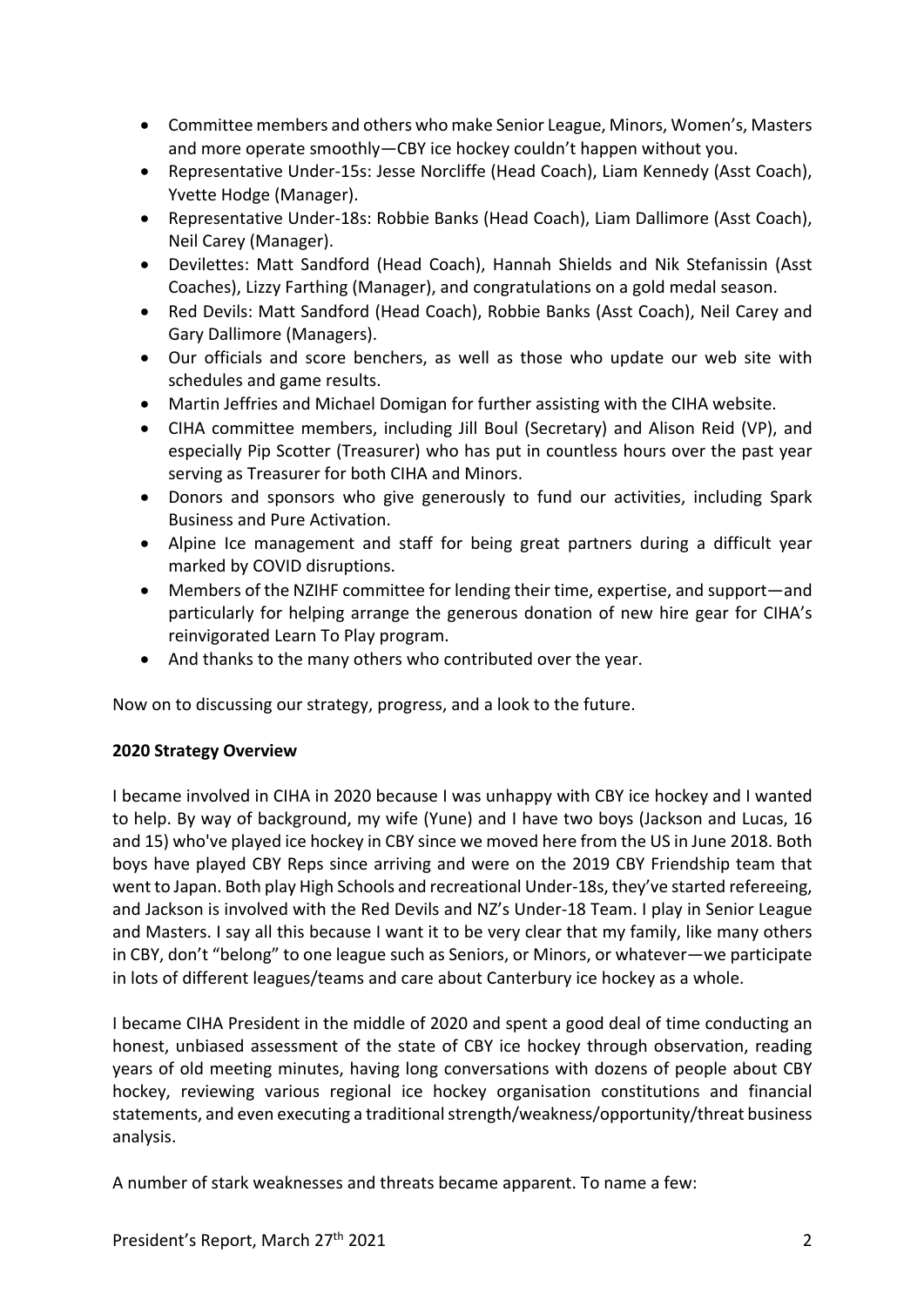- Our membership numbers have stayed about the same over the past 10 years, while other regions have experienced strong growth
- Our youth numbers are about 60% lower than they were 20 years ago
- With only occasional exceptions (such as Devilettes in 2020), our Representative teams have struggled mightily for years, usually placing at or near the bottom
- Our player representation at the NZ level (Ice Blacks, Ice Fernz) is low
- Overall satisfaction with our leagues is poor, and not enough focus is placed on making the leagues more enjoyable and reducing costs for our members
- Women's league was disenfranchised in 2019 and is still feeling the effects
- We have an enormous reliance on error-prone manual processes that create points of risk and also rely on a small number of people who predictably become overworked
- We have inadequate and ambiguous governing rules even the simple question of what it means to be a CIHA member is unclear in the current constitution
- We have poorly defined disciplinary processes, and often individuals have not been held accountable for their actions
- CIHA and CMIH (Canterbury Minors Ice Hockey) operating as two separate incorporated societies is inefficient and promotes an "us vs. them" mentality
- CIHA committee governance seems erratic, often ineffective, and occasionally completely dysfunctional
- The manner in which the CIHA committee is formed, and in particular the way CIHA Executive Officers (President, Treasurer, etc) are appointed, is problematic
- The CIHA committee spend too much time sorting out disputes and on other shortterm tactical issues and are unable to concentrate on important strategic initiatives to improve ice hockey for all
- Our key threat that must form the basis of our strategy—and I can't emphasise this enough—is our reliance on a single aging ice facility
- Lastly, many of these problems aren't new; they've persisted for more than a decade despite the best intentions and efforts of many volunteers

We clearly need to improve the way we do things. And it isn't rocket science: there are some sensible steps we can take. The analyses mentioned earlier resulted in the development of a simple 4-part strategy:

- (1) Unite CIHA and CMIH (Canterbury Minors Ice Hockey)
- (2) Adopt a New CIHA Constitution
- (3) Improve Products
- (4) Grow Ice Hockey

I'll now present each of these items in a bit more detail and discuss progress.

## **Progress Against 2020 Strategy**

#### (1) Unite CIHA and CMIH (Canterbury Minors Ice Hockey)

For the past 15 years or so, Minors operated as their own incorporated society independently, but in affiliation with, CIHA. I'm very pleased to say that at Special General Meetings in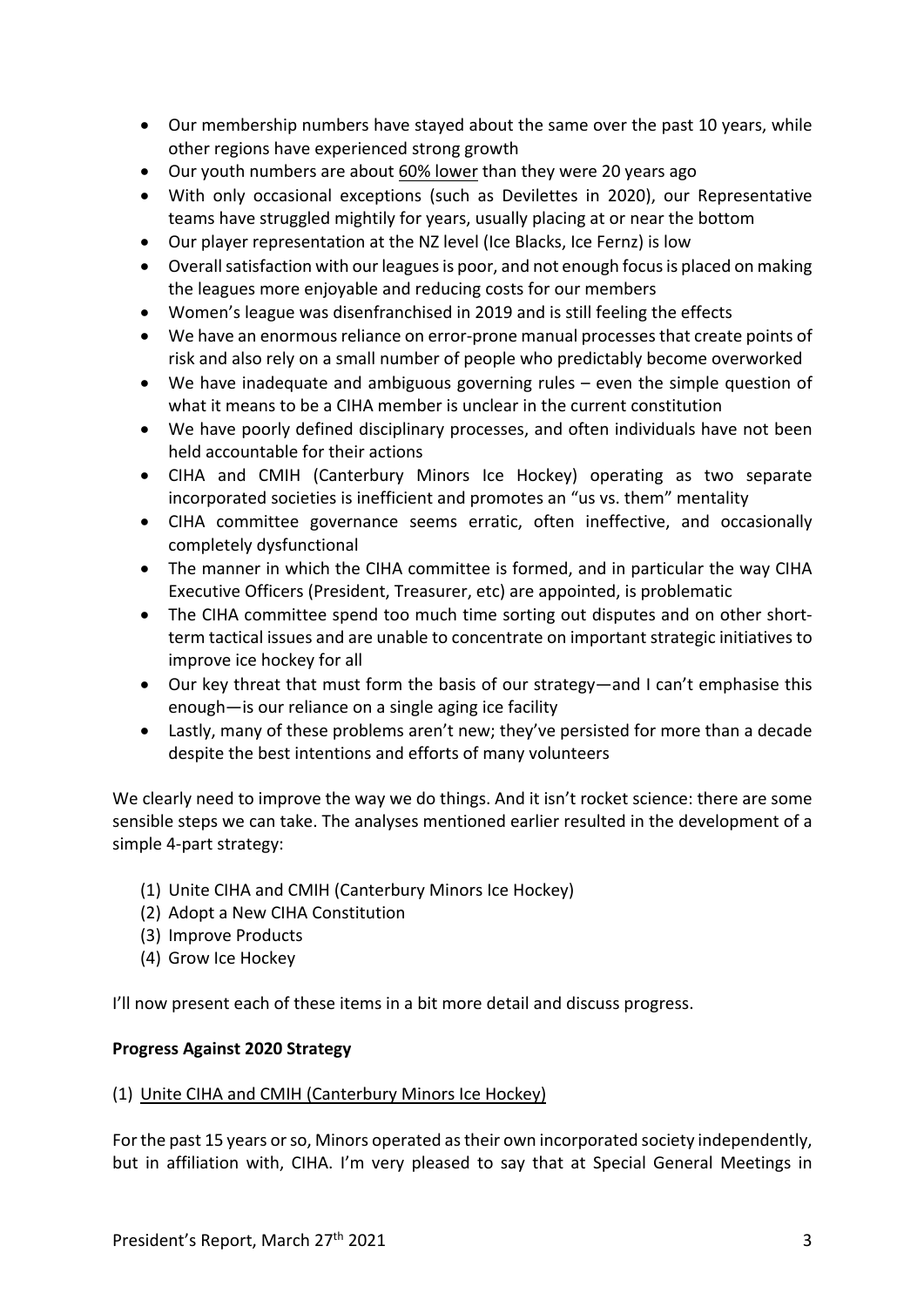November and December 2020, CMIH members unanimously voted to dissolve CMIH and merge back into CIHA. The end result is that Minors are once again within CIHA.

### (2) Adopt a New CIHA Constitution

In order for any club to run effectively, it's necessary to have a sensible management committee in place who are focused on the good of the club and all its members. While no constitution can make that happen, the opposite can be true: a poor constitution can make it harder to put a committee in place who are focused on the good of all members.

I firmly believe the current CIHA constitution (2011) structurally embeds conflict and distrust in the management of CBY ice hockey that persists year after year. Let me explain. The current system frames CIHA as a governing body of underlying leagues and teams, with these entities—I'll call them "silos"—appointing delegates to represent them on the CIHA Committee. By definition, a delegate is there to represent their silo, not CBY ice hockey as a whole. It's great when people can rise above their silo and work cooperatively for the greater good of CBY ice hockey, but sadly that's often not the case. Far too often individuals on the Committee manoeuvre and vote solely in the interests of their silo. And I can't blame them: that is precisely how the current structure is set up.

There are other problems with the current constitution. At an unspecified time after the AGM, leagues appoint their delegates to form the CIHA Committee and this Committee then votes on who among them will be the 4 Executive Officers (President, Vice President, Treasurer, and Secretary), without really knowing whether anyone is even competent to be Treasurer, for example. This process excludes hundreds of adult CIHA membersfrom volunteering, many of whom might be qualified and willing to serve as Treasurer, for example.

The 4 Executive Officers have functional roles: while their duties are poorly defined in the current constitution, it's clear by tradition that the bulk of the workload falls on the shoulders of these 4 individuals. The other 7 members of the committee have no functional role, other than to vote in the interests of their silos.

In sum, this structure may be reasonable for the governance of a wide range of disparate entities, but it is far less appropriate for a small ice hockey club like Canterbury. Our current constitution promotes an "us vs them" silo mentality and leaves a few individuals highly overworked while others have little motivation to even show up at committee meetings, unless there's some issue that affects their silo.

The new constitution (2021) was devised to address these issues, and many other issues that are unclear or ambiguous in the current constitution. We borrowed heavily from the constitutions of other regions that are operating successfully and took guidance from the Companies Office and legal counsel. The new constitution won't magically solve our problems, but I believe it is far better than what we have, fixes certain issues, and can always be modified at a Special General Meeting, if we discover parts of it don't work for CIHA.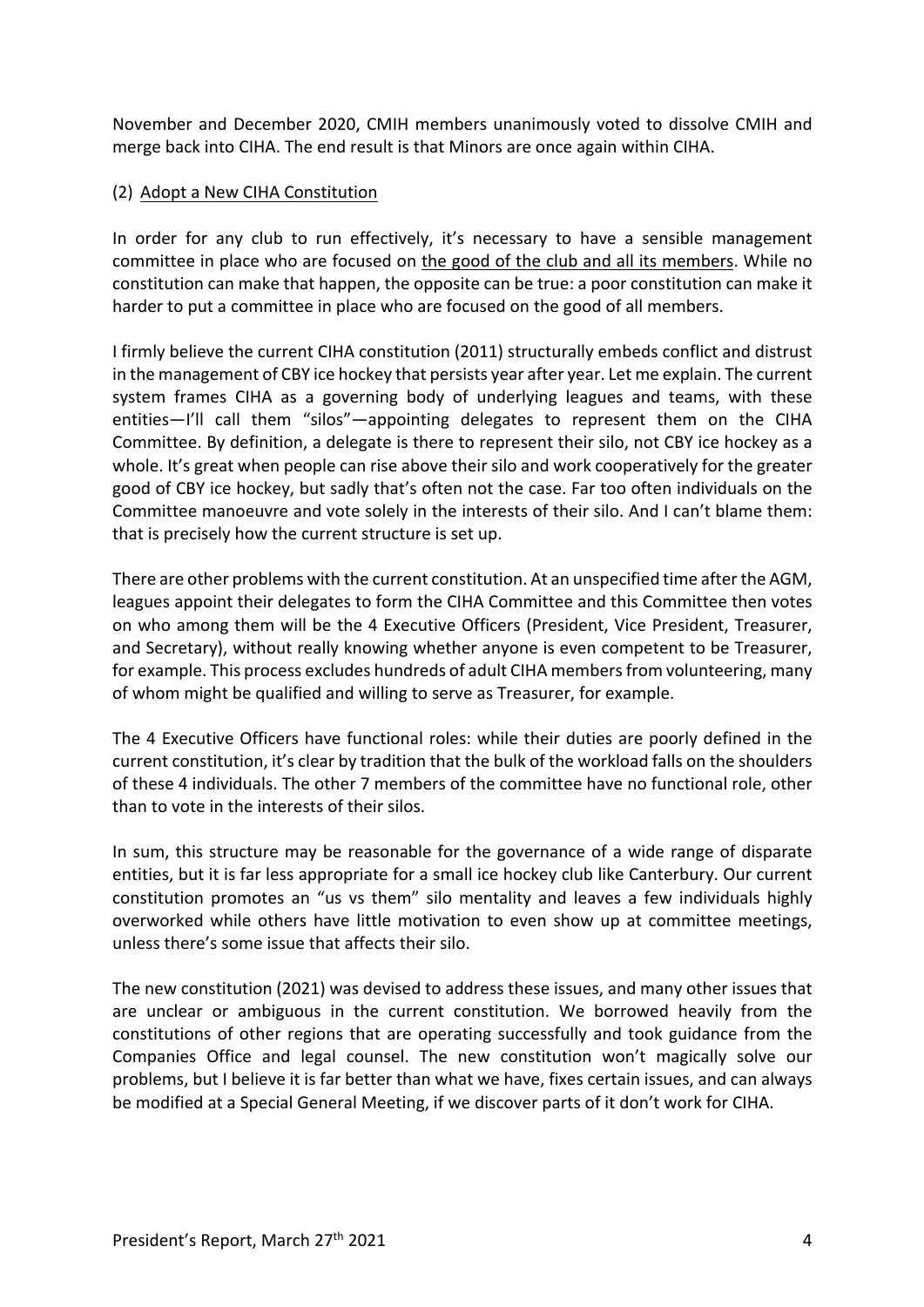Of the 10 CIHA Committee members who voted on whether or not to support the Special Resolution to rescind the 2011 constitution and adopt the new 2021 constitution, 9 out of 10 committee members support the new constitution.

Now that we've discussed merging CMIH into CIHA and adopting a new CIHA constitution, let's turn to progress on improving products and growing our membership numbers.

### (3) Improve Products

CIHA can improve its "products" (our leagues, clinics, teams, etc) by making them more accessible and enjoyable, by reducing costs (or at least slowing the growth rate), or both.

We made some progress over the past year on this:

- Women's ice hockey returned in 2020 and will continue in 2021 with a longer season.
- We reintroduced an Under-21 Canterbury Rep team for 2021.
- We ordered 4 brand new NHL-quality goals, which should be here in time for the winter season.
- We moved Adult and Youth Learn To Play, Under-9s, and Under-12s to a concession card system to make getting started in ice hockey easier and more affordable
- We upgraded our web site to be mobile device friendly. It turns out that nearly 70% of our web site traffic comes from mobile devices, so this change was needed.
- We built from scratch, and at no cost to CIHA members, a new ciha.org.nz "landing web site" that has information that's actually relevant for first time visitors, while also providing information to existing members.
- We moved to more professional email addresses, such as "president@ciha.org.nz" where you can contact me. We consolidated many of the CIHA files in a central location to make it easier for future CIHA committees to continue operating with a smooth transition.
- We appointed 2 funding coordinators and they've begun applying for grants.
- We moved to a 2-tier financial payment approval system to ensure no CIHA member funds are used without a high level of scrutiny and formal approval process.
- We're launching an exclusive benefit for CIHA members to view and book available ice directly through CIHA for their own ice hockey trainings and scrimmages.
- Minors purchased a set of red jackets with "CIHA" on the back, which are worn by coaches and off-ice staff during Minors sessions so parents and players can easily identify them. It's a little thing, but it makes CIHA appear more organised and professional, and we've received great feedback.
- In Term 1, we moved Minors to an online registration system that is integrated with our accounting system and automatically generates the invoices. This initiative has been spearheaded by NZIHF and AIHA, and we have been collaborating with them to roll it out for CIHA. This is simpler for players/parents, far easier on our overworked volunteer Treasurer, less error prone, and better for CIHA.
- In Term 2 and beyond, we will be moving the yearly CIHA membership registration to this online system, making it easier for members to register. It will help standardise registration, reduce delinquent fees, and greatly simplify our registrar's task.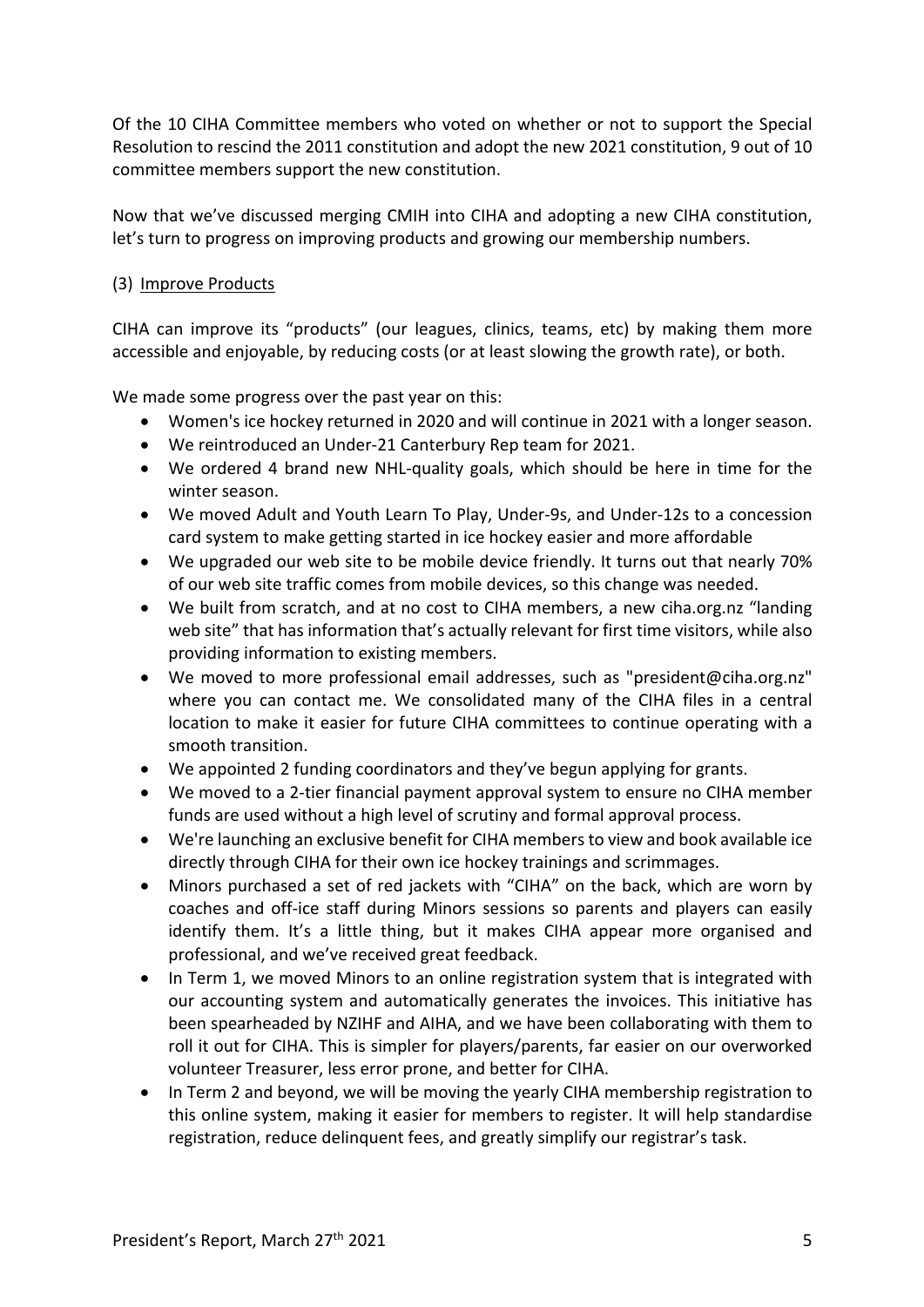- We've introduced optional training clinics, such as "Power Skating" and "Devilettes and Friends" sessions, which have received excellent reviews.
- We know that these programs received excellent reviews, because last year we started doing surveys to identify what we can do better for our members. Those insights have helped us make improvements.

The better the quality of our products, the higher the satisfaction among our current members and the more likely we are to attract and retain new members. Which leads me to the fourth part of our strategy.

### (4) Grow Ice Hockey

As I mentioned earlier, CIHA membership has been flat over the past decade while other regions have grown significantly. But we've started making progress in building our numbers:

- We allocated ice time in winter 2021 for Grade 4 Senior League, which had only been playing in summer. There are some passionate Senior League players and managers who are helping build our sport—and it's important that CIHA take the initiative to support those efforts and welcome new players.
- In just one month of operation this year (Feb 2021) we had about 3x more kids enrol in Learn To Play (LTP) than we did in all of 2020. Of those that did a free trial session, over 90% registered and paid in advance to continue.
- Because of our LTP success, we ran out of some Minors hire gear. At CIHA's request, NZIHF generously stepped in and provided a large amount of new equipment in order to help us meet the demand and continue to grow. This is testament to the cooperation between NZIHF and CIHA and the fact that NZIHF is there to work with and support its member organisations, especially when it sees good things happening.
- With the assistance of the NZIHF, we are launching a "Super League" in May for Under-12 and Under-9 players, which will feature super-hero themed team names, jerseys, and player of the day trophies. This program was spearheaded by AIHA and has been very successful in building youth ice hockey in Auckland and providing fantastic experiences for the players and parents. We're doing the same, and it'll help create lifelong ice hockey players in Canterbury.

## **2021 and Beyond**

So, we've made progress on some initiatives over the past year, but we have a long road ahead. I'd like to circle back to something I mentioned earlier, which may seem distant, but is strategically critical: our biggest risk is our dependence on a single aging ice rink. If anything changes our ability to use the rink, our club is dead.

The best way to manage this risk is by ensuring the success of our most important partner, Alpine Ice. We need to have good, affordable products so current members stay in CIHA, and we additionally need marketing and grass roots efforts to raise awareness of our sport and grow our numbers. More members mean that we support Alpine more, our current members bear less of the fixed costs of running CIHA (since we have more people paying membership fees), we replenish the pipeline of youth players entering our representative teams, we can